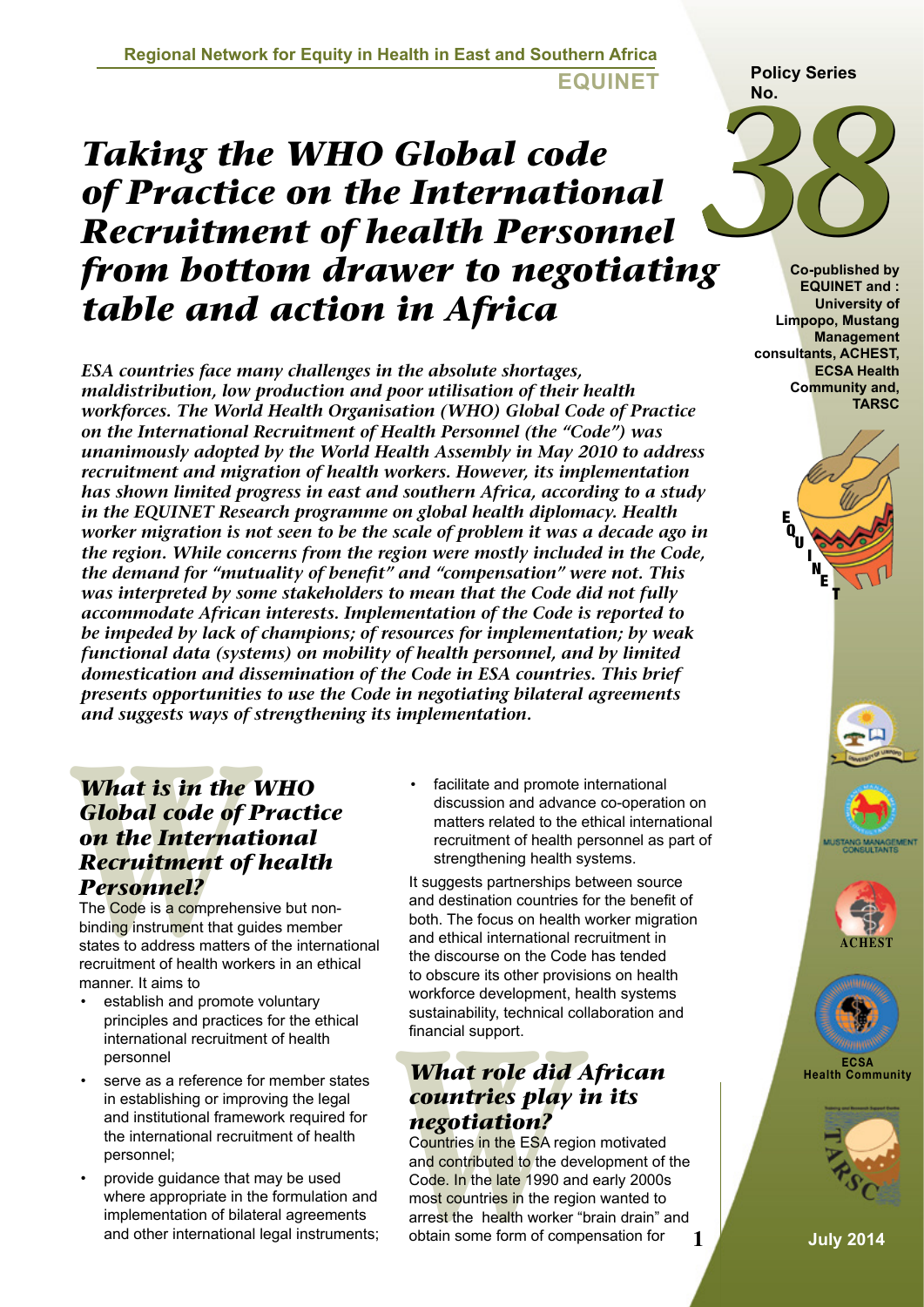

the loss of skilled health professionals.<br>
There then ensued a long diplomatic<br>
process, across a range of regional and<br>
international institutions that included<br>
consultations by African Health Minister<br>
with the WHO, Wor There then ensued a long diplomatic process, across a range of regional and international institutions that included consultations by African Health Ministers with the WHO, World Bank and UNESCO in 2002 at which it was agreed to set up a task force on development of health workers in Africa. This was followed by the negotiation of the Commonwealth Code of Practice for the International Recruitment of Health Workers ("Commonwealth Code of Practice") in 2003, and by the World Health Assembly (WHA) 2004 Resolution 57.19 mandating the organisation to develop a non-binding code of practice on the international recruitment of health workers in consultation with Member States and relevant partners.

> Notwithstanding the fact that many of the proposals made by African countries were included in the final wording of the Code, as the negotiations progressed, African countries yielded ground on some issues. One of these was the issue of "compensation" and "mutuality of benefits", that is on getting a return on the investments they had made on training and developing health workers that had migrated, often seen to be due from higher income countries. The fact that those two concepts were not explicitly included seems to have been interpreted as a watering down of the Code. Another concern often expressed by African stakeholders is the "voluntary nature" of the Code, although this was the mandate in the 2004 WHA Resolution.

> African countries were among the strongest advocates for the Code at all stages. As the negotiations progressed over many years, however, the processes were not always well communicated to stakeholders within African countries, weakening their awareness and support for positions and their later implementation of the Code. The study on the Code found that the weakness in subseqent implementation related in part to lack of dissemination and awareness of code amongst national stakeholders.

> The process was also long, and some of the key champions in the early stages were no longer at the table in later stages.

## *What learning can we draw from the negotiation?*

**What learning**<br> **we draw from**<br> **negotiation?**<br>
One lesson learned from<br>
of developing and negoti<br>
is that these negotiations<br>
need to be widely commi<br>
stages within ESA countributions<br>
to the negotiators alone.<br>
learned One lesson learned from the processes of developing and negotiating the Code is that these negotiations take time and need to be widely communicated at all stages *within* ESA countries and not left to the negotiators alone. Another lesson learned was the importance of a collective voice from African countries, and thus communication *across* countries. Through WHO-AFRO, through the African group of countries in the Commonwealth, and through the Africa Group at the WHA, African countries were able to develop combined negotiating positions that helped to strengthen their voice and influence in the process. The downside to this may be that country-specific interests yielded to broader regional interests, in a spirit of compromise. Any gains at global level must thus be supported by more specific bilateral, within region and country engagement to ensure that national interests are also protected.

These actions at country or regional level can inform or support the global negotiations, including by demonstrating the possible. For example a national coalition in Malawi was able to lever bilateral funding for health workers under an Emergency HR Plan, breaking the idea that international resources cannot be used to support recurrent expenditures on health workers. The regional initiatives of health ministers at the East, Central and Southern Africa Health Community (ECSA HC), Southern African Development Cooperation (SADC) and WHO AFRO, and global initiatives through the Commonwealth and WHO also opened health worker training and retention issues for global negotiation. They did so by incorporating them in treaties at regional or international level, as in the Commonwealth Code of Practice, the UK undertaking to not recruit health workers from countries facing massive HR shortfalls and the signing of a SADC protocol that barred recruitment of health professionals from within the region, unless supported by a government to government agreement. Indeed even while the Code was being negotiated, these other arrangements progressed to deal with the challenges being faced.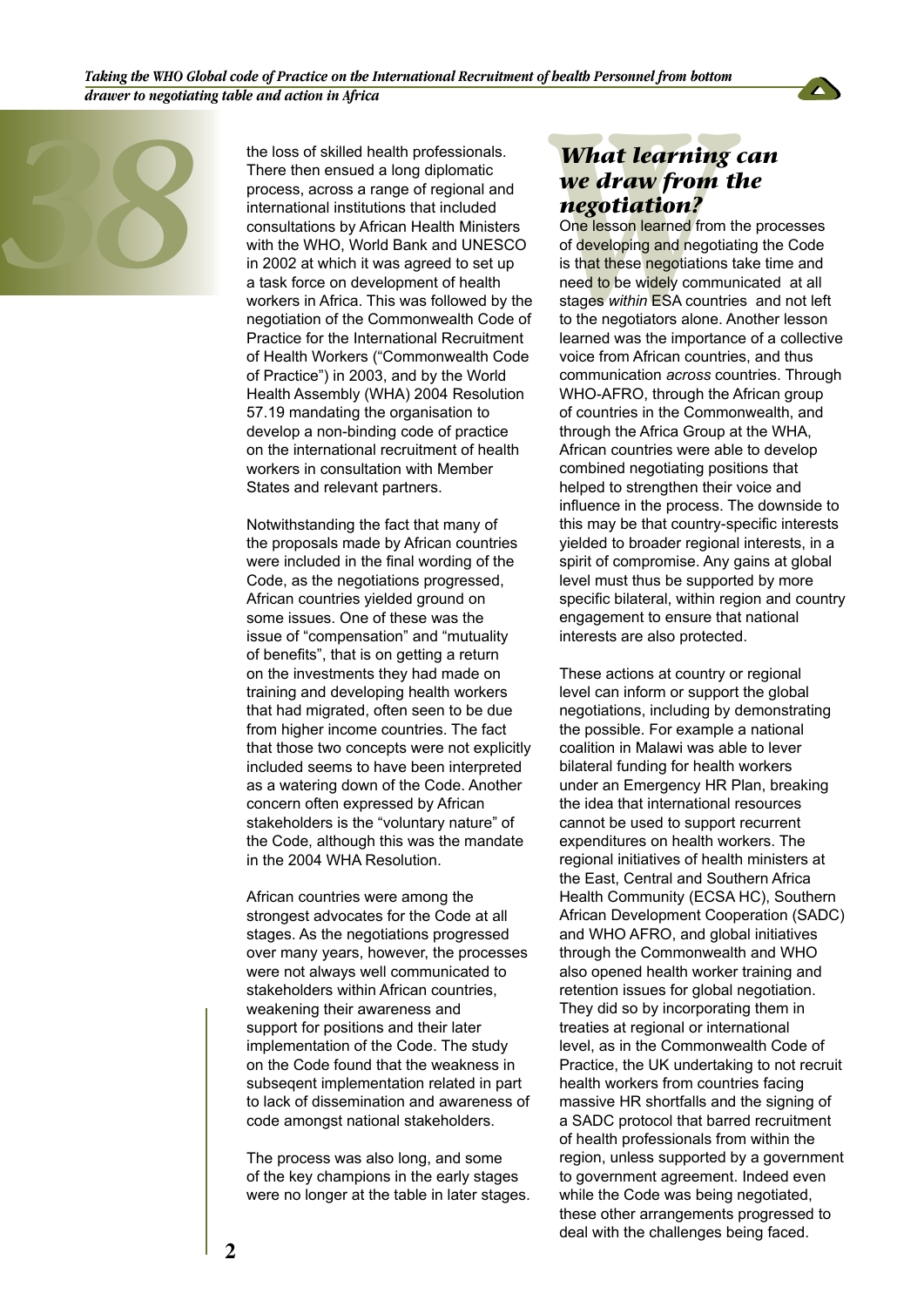

*Taking the WHO Global code of Practice on the International Recruitment of health Personnel from bottom drawer to negotiating table and action in Africa* 

## *Providing for implementation in the treaties*

**Providing formulation**<br>**Providing formulation**<br>**During the negotiations Interactives**<br>**During the negotiations**<br>**This was perhaps a**<br>As a result after the<br>many countries four<br>prepared to implement During the negotiation of the Code, there was little discussion on the inclusion of implementation capacities and processes. This was perhaps a missed opportunity. As a result after the Code was adopted many countries found themselves poorly prepared to implement the instrument. Those who framed and negotiated the Code failed perhaps to anticipate the complexity of the processes, resources and capacities required to implement it. So too did civil society. There is a lesson that future international negotiations of this nature should factor in the mechanisms, capacities and where relevant the resources for its implementation. Where the instrument is global its implementation should also be seen to be a shared responsibility in this respect.

#### *Where was civil society?*

should also be seen to the responsibility in this responsibility in this responsibility in this responsibility in this responsibility and supported by many civil such as the Health Workfor Initiative (HWAI), EQUIN professi The negotiation of the Code was supported by many civil society actors, such as the Health Worker Migration Council, Health Workforce Advocacy Initiative (HWAI), EQUINET, Wemos and professional organisations such as World Medical Association, International Council of Nurses and International Council of Midwives. Since its adoption, there has been little heard on it from civil society, except for the civil society in the European region of WHO that has taken an active role in tracking its implementation and bringing matters before the EU parliament. Coincidentally, in the 2013 report by the WHO Secretariat on the implementation of the Code, it was European countries that had made significant steps in implementation of the Code.

It does appear that civil society is a critical force in negotiations and in implementation. Civil society plays a key role in raising awareness and explaining its contents in simpler terms and in holding governments domestically and internationally to account on implementing the commitments in the Code. It is thus important that civil society invite the other role players to tackle the Code in the spirit of "eating an elephant piece by piece" – to make clear its contents and

support its implementation, in each and all its clauses. However civil society and states also need resources for this. Since 2010 there have been limited resources assigned either nationally or internationally for tracking, monitoring of or disseminating information on the Code, with the exception of multi-country initiatives in the European region. It would seem timely for African actors and partners to step up support for these civil society activities to galvanising action on the Code.

### *Where to now?*

society activities to galve<br>the Code.<br>**Where to now**<br>**As the major internation**<br>global health diplomacy<br>health workforce issues<br>provides for international<br>bilateral cooperation on<br>of health workforce deve<br>potential impact As the major international instrument in global health diplomacy for addressing health workforce issues, the Code provides for international, regional and bilateral cooperation on many aspects of health workforce development. Its potential impact is huge, but as yet unrealised.

The code in Article 6 calls for 'comparable and reliable' data collection for ongoing monitoring of health worker recruitment and migration and reporting to the WHO secretariat as a means to promote implementation and accountability, Member states are due to report to the WHO Secretariat on the code every three years and its contents are considered as dynamic, subject to review. The wider implementation of the Code depends on how it is perceived and acted on by member states. Nevertheless in many areas the Code does not demand policy or action beyond what is already within the measures and processes set out in strategic plans and policies in member states. The task is thus to domesticate the Code, and to ensure that countries then apply the contents in ways that are relevant and applicable to their contexts, and to the human resource challenges they face.

Some of the key areas for tracking implementation include

i. Are there national HRH coordination mechanisms for all relevant stakeholders and partners to facilitate policy dialogue for the HRH agenda and oversight of implementation (such as the Country Coordination Forum - CCF)?